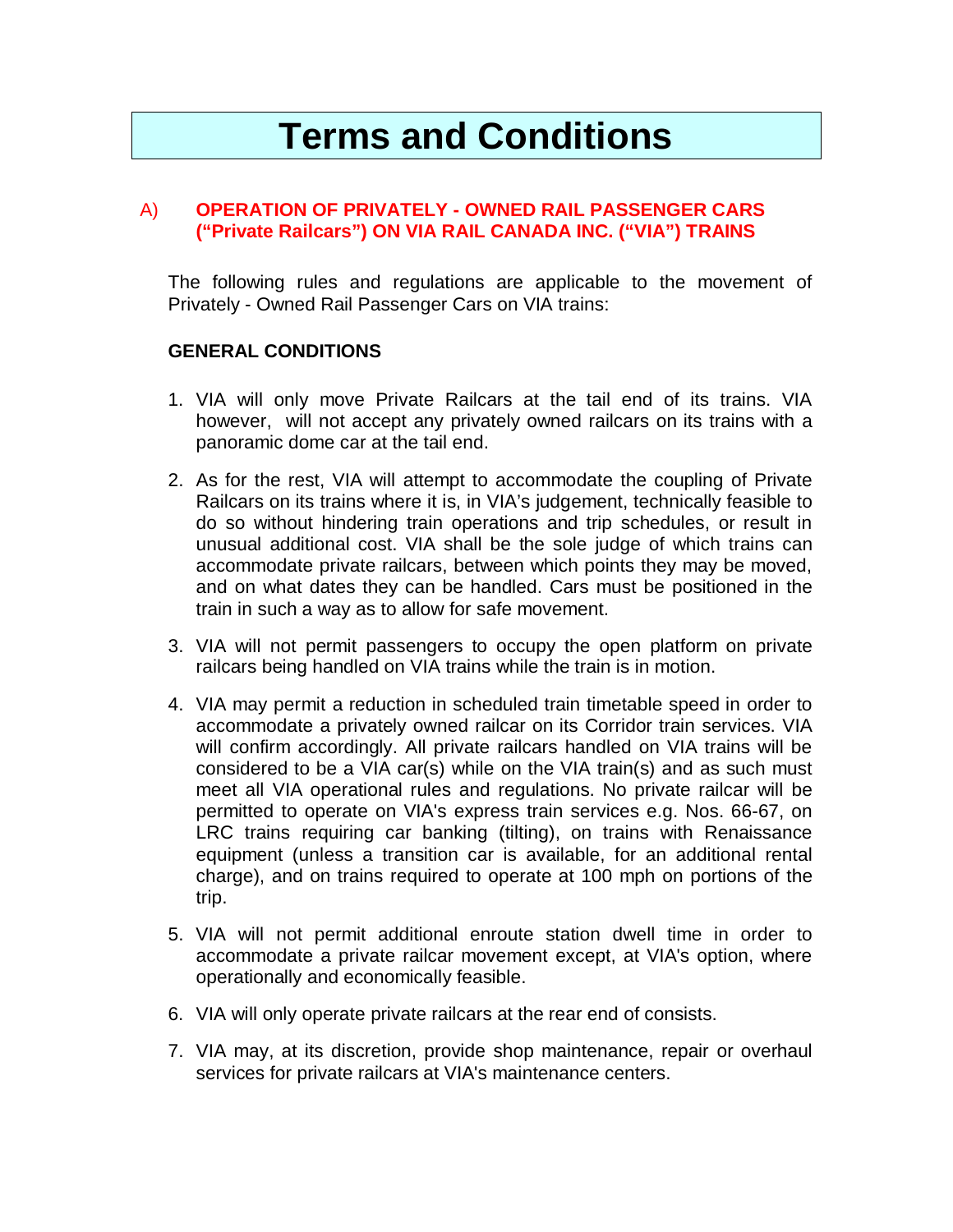- 8. Switching will not be performed at any point where such is not usually performed or where, at VIA's sole option, there is insufficient time to make the move without materially delaying the train.
- 9. Owner or mandataries agree to defend, indemnify, and same harmless VIA, its officers, directors, employees, agents or representatives, irrespective of any negligence or fault on their part, or howsoever the same shall occur or be caused, from any and all claims, liabilities, damages, or expenses of any kind, including attorney's fees, for injury to, or death of any person(s) and for loss, damage or destruction to any property which arises out of or would not have been incurred but for the use, occupancy, parking, storage handling or movement of the railcar. Owner releases and waives any claim against VIA, its officers, directors, employees, agents or representatives, irrespective of any negligence of fault on their part, or howsoever the same shall occur or be caused, for any loss damage, or destruction to the car or other property of the Owner.
- 10. Owner shall assume all costs of repairs to or replacement of his equipment made necessary as a result of damage or destruction occurring while such equipment is on VIA's trains.
- 11. Without restricting the generality of Article 9 (above), during the term of this Agreement, Owner shall obtain and maintain Comprehensive General Liability Insurance covering the liability of the Owner, its employees, agents, representatives and sub-contractors for bodily injury including death, and property damage of limits of not less than five million dollars (\$5,000,000.00) Canadian per occurrence. The policy shall include VIA as an additional insured and shall provide for Railroad Operation coverage, cross liability and contractual liability coverage. The policy shall also contain an endorsement to provide VIA with a 30 day written advance notice in the event that such policy is materially altered or cancelled. Upon agreement, Owner shall furnish VIA with a certificate of insurance of the policy referred to herein. No movement will be made without a certificate of insurance in the above-mentioned amount.
- 12. The acquisition and maintenance of insurance by Owner under Article 11 (above) shall in no manner limit or restrict the liabilities or responsibilities of Owner under this Agreement.
- 13. Whenever applicable, Owners must confirm to VIA that their employers' liability is covered under "Part Two" of their "Workers Compensation Policy" and that such policy includes a Federal Employers' Liability Act (FELA) Endorsement whenever applicable to Owners' employees. For those Employers having operations in the so called "monopolistic states", VIA should be provided with evidence that a "Stop Gap" endorsement is available through a policy underwritten in another state or under their Comprehensive General Liability policy.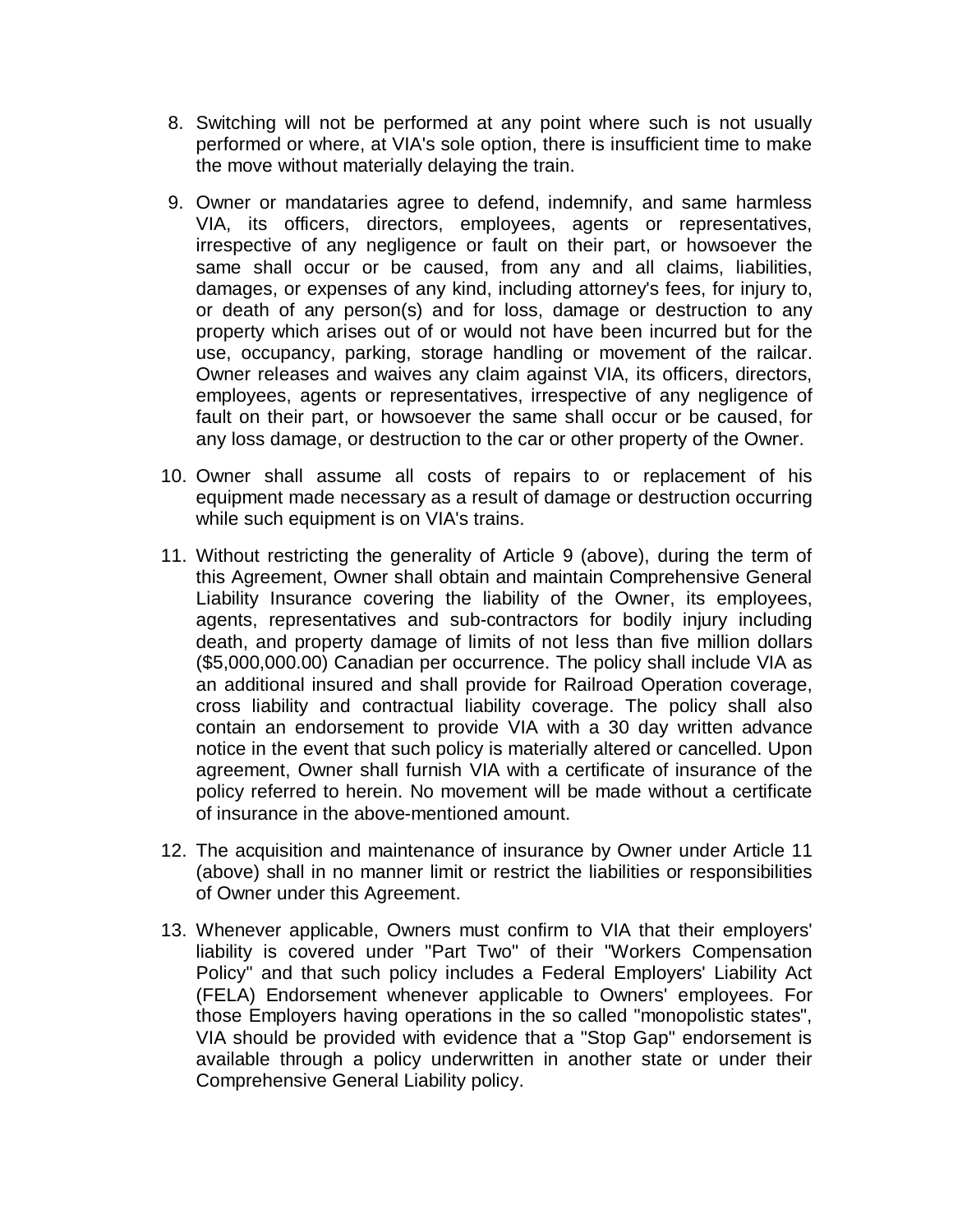#### **STANDARDS AND INSPECTION**

- 14. The railcar(s) must meet minimum AMTRAK and FRA, interchange standards and be subject to a one (1) year inspection and certification by AMTRAK Mechanical Department or its authorized representative. Railcar(s) must be tight-lock coupler, roller-bearing equipped, and diaphragms must be fully compatible with all AMTRAK and VIA equipment. Private railcars must be equipped with an operational call bell on each end, if they are to be locked en route. Railcar(s) approved to operate on the rear of the train must have an FRA approved marker device.
- 15. Inspection of private rail cars will be made at an AMTRAK car facility to meet FRA regulations. If exterior modifications have been made, the owner must furnish AMTRAK and VIA Rail with clearance diagrams showing the revised and current exterior dimensions from ATR.
- 16. VIA will not bear any expense to place private railcars into service. During a period of use VIA will, to the extent of practical, if authorized by the owner or by a third party designated by the owner, provide running repairs to the railcar(s) including necessary labor and materials, at standard rates which will reflect VIA's material, labour, and overhead costs. Running repairs are defined as those repairs necessary for the movement of the rail car. The costs of repairs so authorized will be borne by the rail car owner.

## **REQUEST, DEPOSIT AND PAYMENT PROCEDURES**

17. All requests for movement on VIA trains must be received in writing on a fully completed VIA "Private Car Movement Request" form. Incomplete requests will be returned to originator. Requests can be sent up to one hundred and twenty (120) days in advance but no later than 15 business days prior to requested first railcar movement date. Upon receipt of the request, VIA will provide a quotation covering the total cost of the move (the quotation is not deemed to be a confirmation by VIA of the move). The quotation will also be accompanied with any appropriate message on restrictions, constraints and/or an indication of the expected confirmation date by VIA. If the quotation is accepted by the private railcar owner or its mandatary, VIA will provide a confirmation and the agreement to be signed by both parties. Requests received by VIA more than three (3) months in advance will be considered without the current Mechanical Equipment Certification for the duration of the requested trip, provided the owner will ensure a current original certificate is received by VIA no later than twenty (20) days before the first move. Non-compliance will result in an automatic trip cancellation and application of service charges. In addition, VIA will only honor requests for railcar movement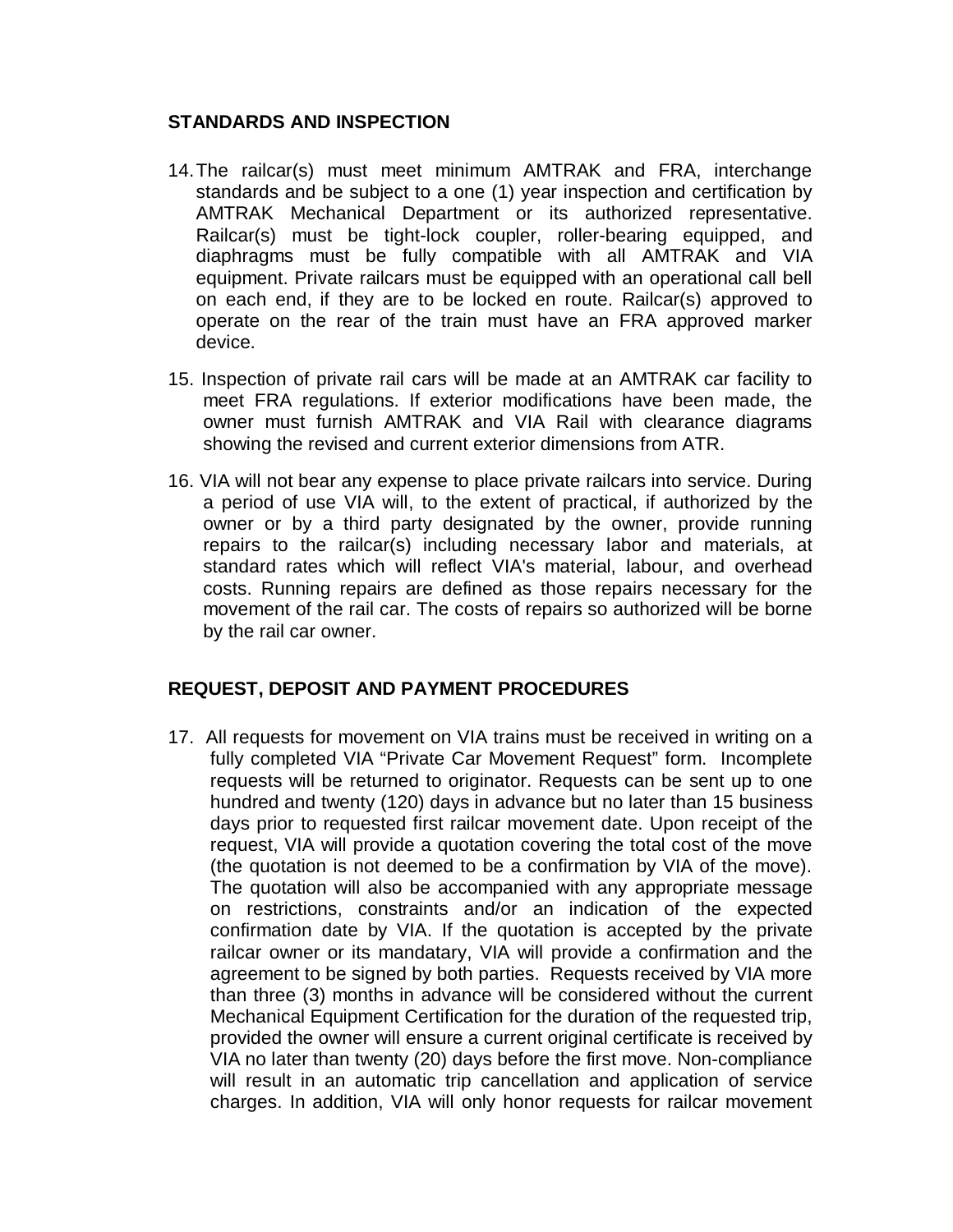from the railcar owner(s) and not third parties. Requests should include AMTRAK ID number with complete identification of separate arrangements made with a carrier terminal facility or others. Owner will indicate the number of passengers exceeding twenty (20) persons per car.

- 18. Notwithstanding any arrangements made with AMTRAK, VIA must be advised of the private railcar movement at the same time as AMTRAK and no later than fifteen (15) days prior to the scheduled movement.
- 19. The owner or its mandatary at signature of the agreement will make a down payment of 15% based on the total quoted by VIA. The remaining balance including the cost of the move, all parking, switching and other charges will be payable in full seven (7) days prior to the first move of the railcar. Payments are to be made to VIA Rail Canada Inc.
- 20. Failure to pay applicable charges in full, no later than seven (7) days prior to the first car movement, will result in the cancellation of the entire requested movement and a service charge will be assessed.
- 21. Confirmed itinerary changes requested by owner in writing will be considered by VIA, if operationally and economically feasible. A request change, as identified below, for a confirmed itinerary received thirty (30) days or more in advance will be considered at no extra charge. A service charge of ten (10) percent of the total transportation (mileage) charge, up to a maximum of four hundred dollars (\$400) Canadian, will be assessed for change in date(s), train or itinerary, occupancy status, addition, reduction or substitution of car(s) to be handled, or partial cancellation, if received between twenty nine (29) to fifteen (15) business days prior to the first segment of the confirmed move. Should all of the confirmed itinerary be cancelled by the owner, the following cancellation charges will apply:
	- a) Prior to thirty (30) days of confirmed departure no charges;
	- b) Twenty one (21) to twenty nine (29) days prior to confirmed departure - fifteen (15) percent of total invoice;
	- c) Fifteen (11) to twenty (20) days prior to confirmed departure twenty five (25) percent of total invoice;
	- d) Three (3) to ten (10) days prior to confirmed departure fifty (50) percent of total invoice;
	- e) Two days or less prior to confirmed departure- no refund.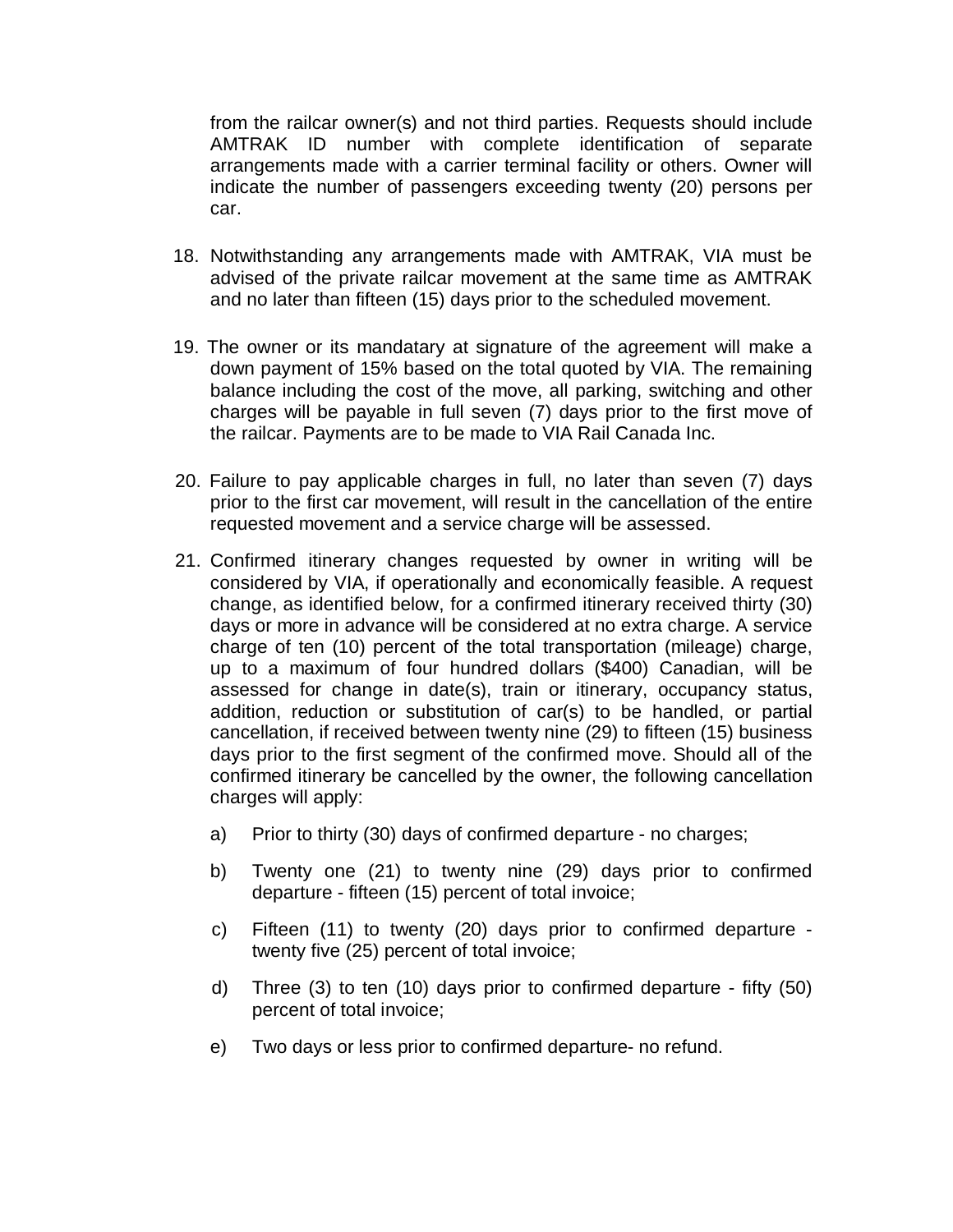These service charges apply to any cancellation of confirmed private car movement, regardless of whether the owner submits a new request for the same car or itinerary for a new date.

22. Movement will not be accepted until payment is made. Invoices to be paid as billed. If owner disputes charges, the owner must identify specific charges and why questionable, credit will be issued for disputed charges found in owner's favor. The credit request, with all applicable supporting documentation, must be submitted in writing no later than sixty (60) days after the move is completed.

## B) **PARKING OF PRIVATELY OWNED RAIL PASSENGER CARS**

The following rules and regulations are applicable to parking of privately-owned rail cars by VIA

## **DEFINITION AND CHARGES FOR PARKING**

1. Unoccupied Dead Storage Long term (over thirty (30) days)

Railcar is parked with no hotel power and there is no access by owner and / or attendants allowed on board.

2. Occupied (Guests or Crew) Storage

Railcar is parked at a location generally accessible to the travelling public, with hotel power (wherever available), and servicing (potable water, garbage pickup).

3. Basic parking charges

Basic parking charges for each overnight stay will be charged based on the above parking definitions. If VIA is charged a higher fee, then the higher fee will be quoted to the private car owner.

4. Sanitation Services

Additionally, when sanitation services are requested in advance and can at VIA's discretion, be provided, a supplemental charge will be made. If sanitation services are requested and cannot be provided, then the private railcar must be self-contained for occupied parking. When VIA is charged a higher fee by a railroad or terminal company, as identified by VIA, then the higher fee will be charged to the private railcar owner.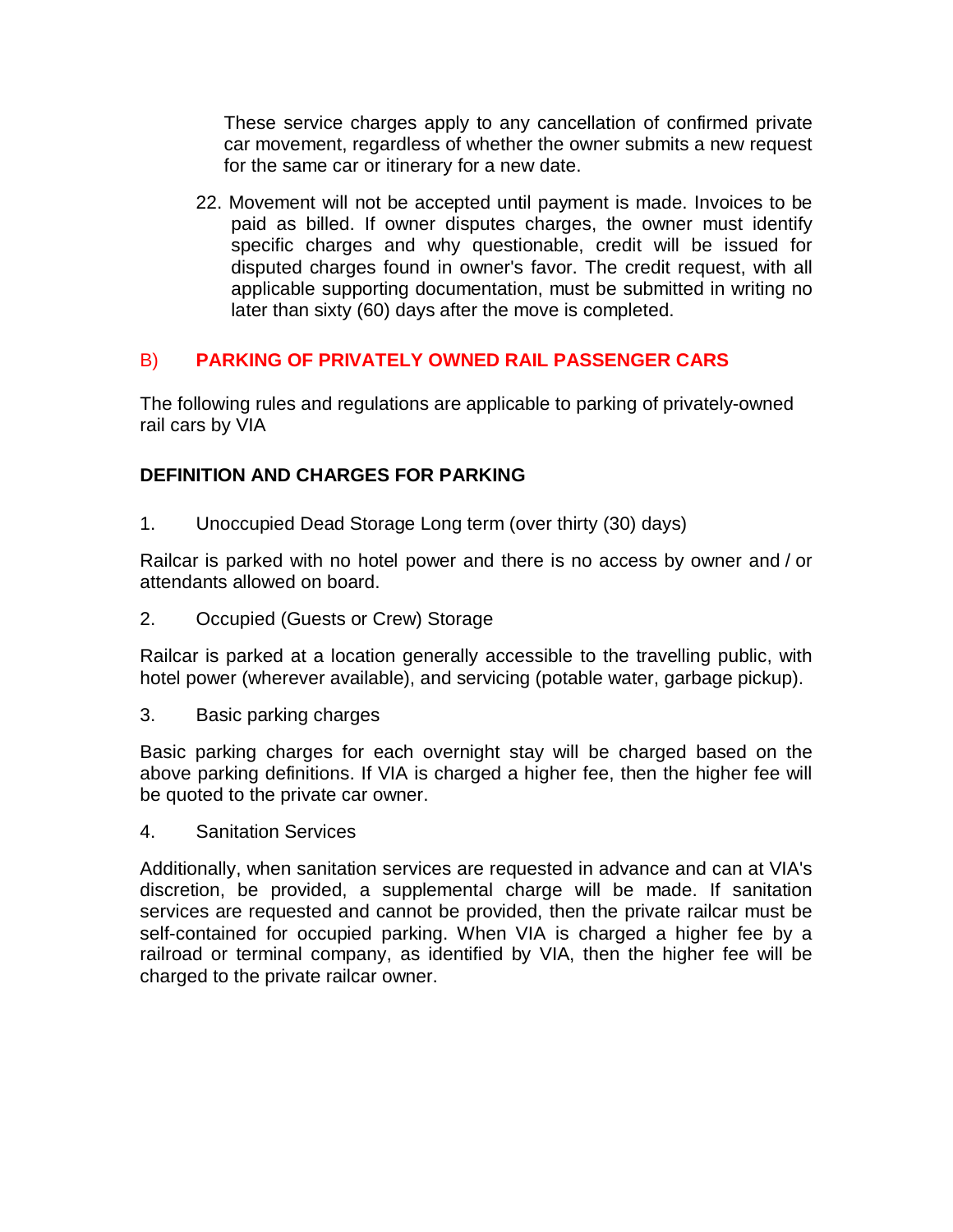### **CONDITIONS FOR PARKING**

- 5. Parking charges apply when railcar are in transit and are temporarily held at a point en route or at destination for the convenience of passengers. Parking charges still apply when a railcar remains with the train consist at turnaround locations. No charges will be made at a location, due to late trains and missing connections.
- 6. Parking charges will include those services specifically requested by the railcar user or owner, such as sanitation, dry ice, standby electric power, at locations where such regular facilities for providing such services are available. At other locations where regular facilities for providing such services are not available and must be specially provided, additional charges as specified by VIA will be applied.
- 7. VIA shall attempt to make parking and switching arrangements, as requested subject to the concurrence and conditions imposed by operating railroad of facilities, but reserves the right to refuse any request, where, in VIA's judgment, facilities and switch engines are not available and unusual costs would be incurred. VIA shall be the sole judge of where rail cars may be parked or switched, of the number of cars which may be parked or switched and on what date they can be parked or switched.
- 8. Railroad-owned business cars are parked and switched on lines of the owning railroad, as per mutual agreement. However, the provisions of this section will apply to the parking and switching by VIA of railroad-owned business cars on other then the owning railroad.
- 9. Owner or its manadataries agree to defend, indemnify, and same harmless VIA, its officers, directors, employees, agents or representatives, irrespective of any negligence or fault on their part, or howsoever the same shall occur or be caused, from any and all claims, liabilities (including liabilities assumed pursuant to indemnity contract) damages, or expenses of any kind, including attorney's fees, for injury to, or death of any person(s) and for loss, damage or destruction to any property which arises out of or would not have been incurred but for the use, occupancy, parking, storage handling or movement of the rail car. Owner hereby releases and waives any claim against VIA, its officers, directors, employees, agents or representatives irrespective of any negligence of fault on their part, or howsoever the same shall occur or be caused, for any loss damage, or destruction to the car or other property of the Owner.
- 10. Without restricting the generality of Article B-5 (above), during the term of this Agreement, Owner shall obtain and maintain a Comprehensive General Liability insurance covering the liability of the Owner, its employees, agents, representatives and sub-contractors for bodily injury including death, and property damage of limits of not less than five million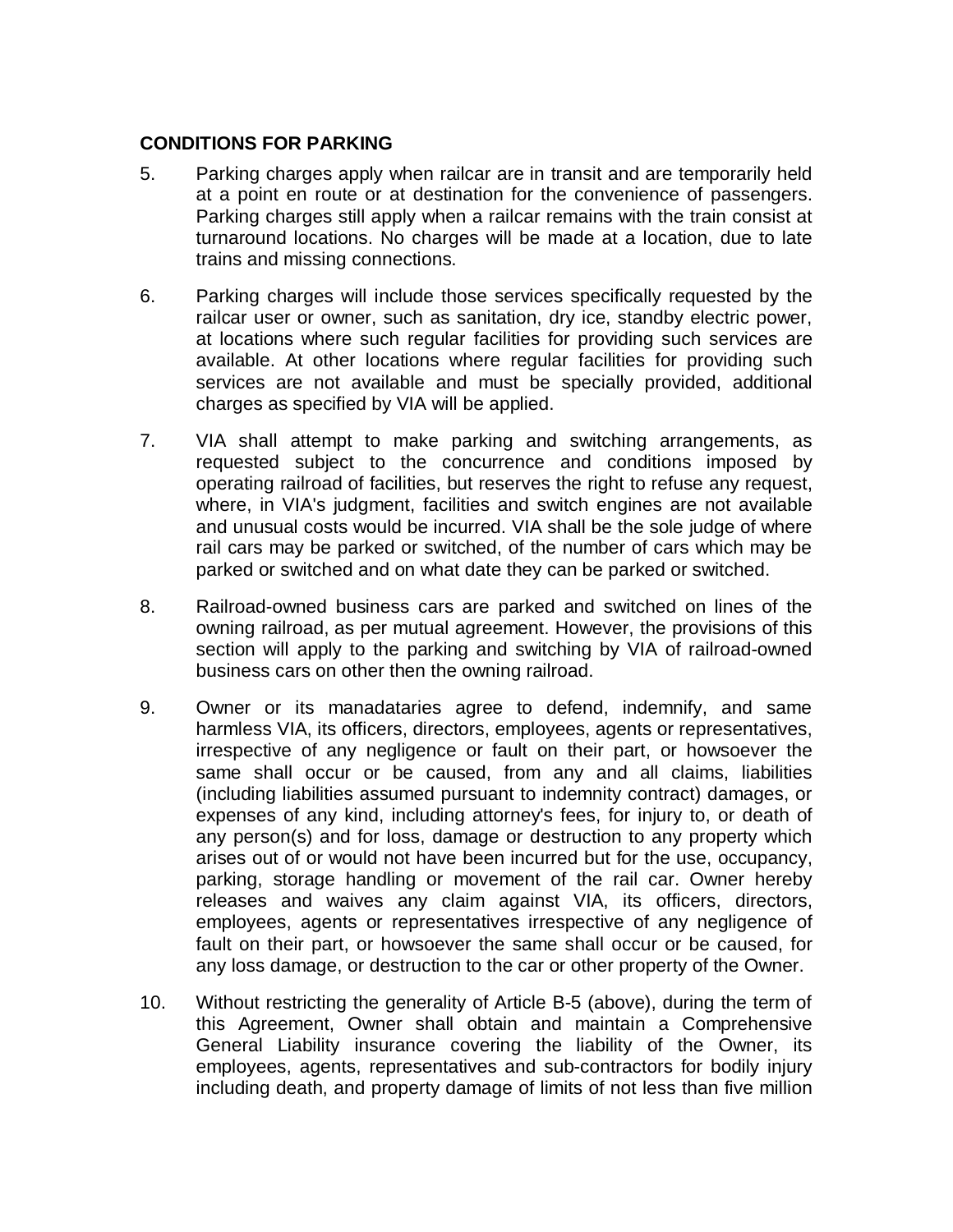dollars (\$5,000,000) Canadian per occurrence. The policy shall include VIA as an additional insured and shall provide for Railroad Operation coverage, cross liability and contractual liability coverage. The policy shall also contain an endorsement to provide VIA with a thirty (30) day written advance notice in the event that such policy is materially altered or cancelled. Upon agreement, Owner shall provide VIA with a Certificate of Insurance of the policy referred to herein.

- 11. The acquisition and maintenance of insurance by Owner under Article B-6 (above) shall in no manner limit or restrict the liabilities or responsibilities of Owner under this Agreement.
- 12. Whenever applicable, Owners must confirm to VIA that their employers liability is covered under "Part Two" of their "Workers Compensation Policy" and that their policy includes a Federal Employers' Liability Act (FELA) Endorsement whenever applicable, For those Employers having operations in the so called "monopolistic states", they should provide VIA with an evidence that a "Stop Gap" endorsement is available through a policy underwritten in another state or under their Comprehensive General Liability policy.
- 13. Private railcar owners should detail in their request what arrangements they have or will make separately with the other railroads.
- 14. At selected VIA facilities, VIA will permit, at its sole discretion, long or short term private equipment parking.
- 15. Depending on factors such as parking location, availability and duration, VIA will provide, when it deems necessary, special security / guard services specific to the railway cars. The related charges will be included in the agreement at the Owner's expense. Should Owner require special security measures or services to protect a private railway car, its content or its occupants, VIA should be advised. VIA will then make the necessary arrangements and include the charges in the agreement.

Agreements for private railcar movements shall be governed by and interpreted in all respects in accordance with Québec law and the parties shall elect domicile under the jurisdiction of the courts in the District of Montréal, Québec, Canada.